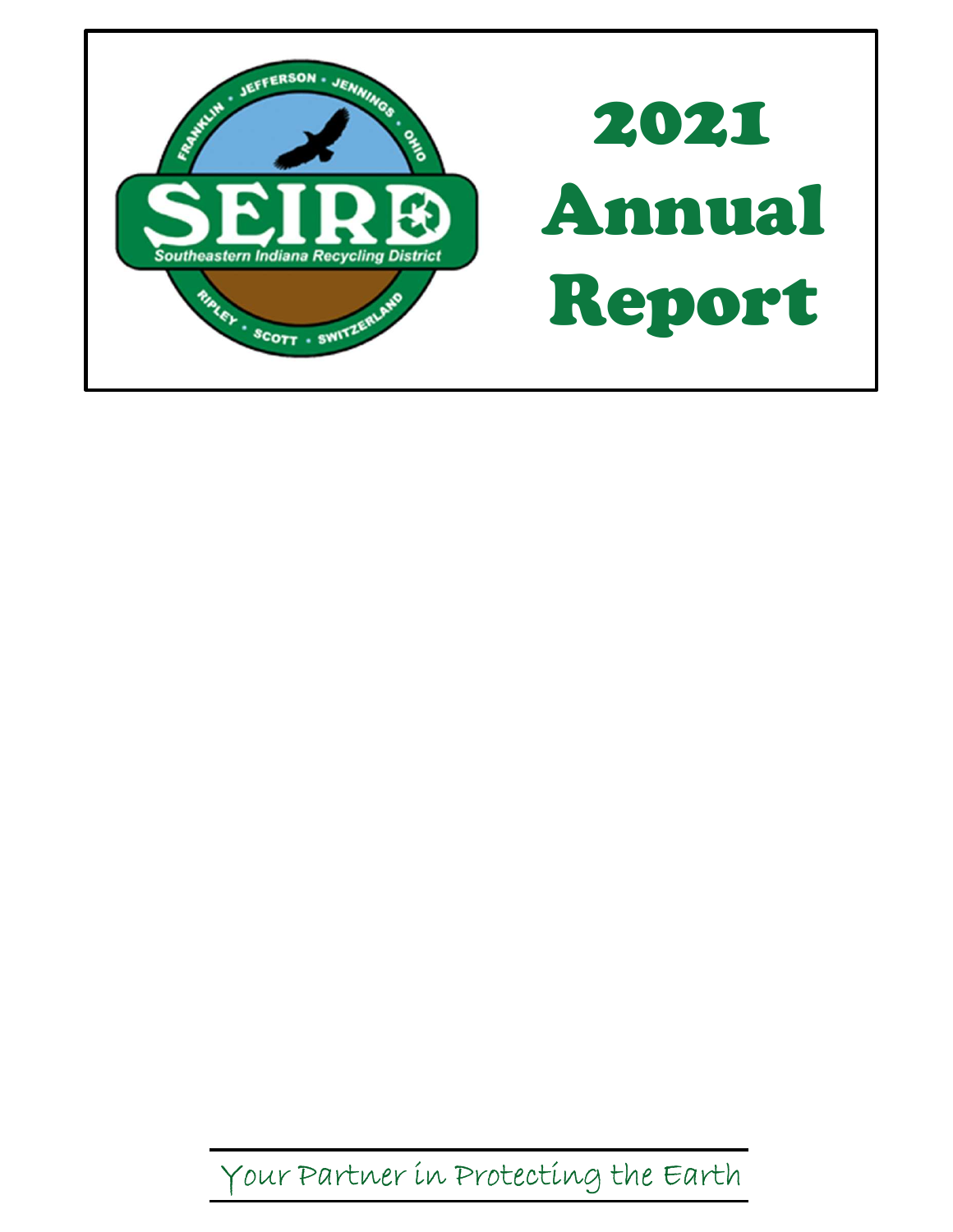# About SEIRD

**About SEIRD**<br>WHO WE ARE: The Southeastern Indiana Recycling District (SEIRD) employs 23<br>individuals at 8 Recycle Centers and 7 Re-Use Centers throughout the 7 counties in our<br>solid waste management district. We are a mult **individuals at 8 Recycle Centers and 7 Re-Use Centers throughout the 7 counties in our solid waste management district. We are a multi county cooperative under the supervision of a board of directors made up of 21 local e SEIRD**<br>Solid was the Southeastern Indiana Recycling District (SEIRD) employs 23<br>individuals at 8 Recycle Centers and 7 Re-Use Centers throughout the 7 counties in our<br>solid waste management district. We are a multi county **Supervision of a board of SEIRD**<br>Supervision of Re-Use Centers throughout the 7 counties in our<br>solid waste management district. We are a multi county cooperative under the<br>supervision of a board of directors made up of 2 **COMPT SEIRD**<br> **COMPTE ANCE:** The Southeastern Indiana Recycling District (SEIRD) employs 23<br>
individuals at 8 Recycle Centers and 7 Re-Use Centers throughout the 7 counties in our<br>
sulpervision of a board of directors mad **CONTITY:** The Southeastern Indiana Recycling District (SEIRD) employs 23<br>
individuals at 8 Recycle Centers and 7 Re-Use Centers throughout the 7 counties in our<br>
solid waste management district. We are a multi county coop **About SEIRD**<br> **CONTAGE:** The Southeastern Indiana Recycling District (SEIRD) employs<br>
individuals at 8 Recycle Centers and 7 Re-Use Centers throughout the 7 counties in<br>
solid waste management district. We are a multi cou **About SEIRD**<br> **WHO WE ARE:** The Southeastern Indiana Recycling District (SEIRD) employs 23<br>
individuals at 8 Recycle Centers and 7 Re-Use Centers throughout the 7 counties in our<br>
sulpervision of a board of directors made **About SEIRD**<br> **WHO WE ARE:** The Southeastern Indiana Recycling District (SEIRD) employs 23<br>
individuals at 8 Recycle Centers and 7 Re-Use Centers throughout the 7 counties in our<br>
solid waste management district. We are a **CONDUCT SEIRD**<br> **CONTEXT WHO WE ARE:** The Southeastern Indiana Recycling District (SEIRD) employs 23<br>
individuals at 8 Recycle Centers and 7 Re-Use Centers throughout the 7 counties in our<br>
solid waste management district **ENTERT SET ASSEM SET ASSEM WHO WE ARE:** The Southeastern Indiana Recycling District (SEIRD) employs 23 individuals at 8 Recycle Centers and 7 Re-Use Centers throughout the 7 counties in our solid waste management district **EXPIDENT SEIRD**<br> **EXPRECISE THE SOURE SERVIDE SERVIDE SERVIDE SERVIDE SERVIDE SERVIDE SERVIDE SERVIDE CONDUST SERVIDE SERVIDE OF SOLUTION SOLUTION SOLUTION CONDITION CONDITIONS (INCREDITED A baracemptic solary of a board EXECT THE SOURT SET ASSEM SERV**<br> **PRODUCE SERVITHERT CONTAINS THEOT CONTAINS TO SET ASSEM AND THEOT CONTROLLY**<br> **PRODUCE SERVITHERT AND THEOT CONTROLLY**<br> **SOLUT AND THEOT CONTROLLY**<br> **SOLUT ADDED SERVITHED SERVITHED SERVI WHO WE ARE:** The Southeastern Indiana Recycling District (SEIRD) employs 23 individuals at 8 Recycle Centers and 7 Re-Use Centers throughout the 7 counties in our solid waste management district. We are a multi county coo

# SEIRD Facility Locations

#### Franklin County

Recycle Center / Re-Use Store 13042 US Highway 52, Metamora Phone: 513.239.0310

#### Ripley County

Recycle Center / Re-Use Store 2710 N. Hasmer Hill Rd, Osgood Phone: 812.609.4371

Batesville Area Recycle Center 616 John St. Batesville, IN Phone: 812.801.9099

#### Jefferson County

SISWD Offices Recycle & Process Center 6556 N. Shun Pike Rd. JPG # 534 Madison Phone: 812.574.4080 Re-Use Store: 6511 N. Meridian Rd Madison Phone: 812.801.7012

#### Jennings County

Recycle Center / Re-Use Store 4800 State Road #3, North Vernon Phone: 812.352.0800

#### Scott County

Recycle Center / Re-Use Store 4689 Double or Nothing Rd, Scottsburg Phone: 812.752.8474

#### Switzerland County

Recycle Center / Re-Use Store 19 McCreary Ridge, East Enterprise Rec Ctr / ReUse Phone: 812.599.3751

#### Ohio County

Recycle Center / Re-Use Store 1432 Barbour Way, Rising Sun Phone: 812.801.9037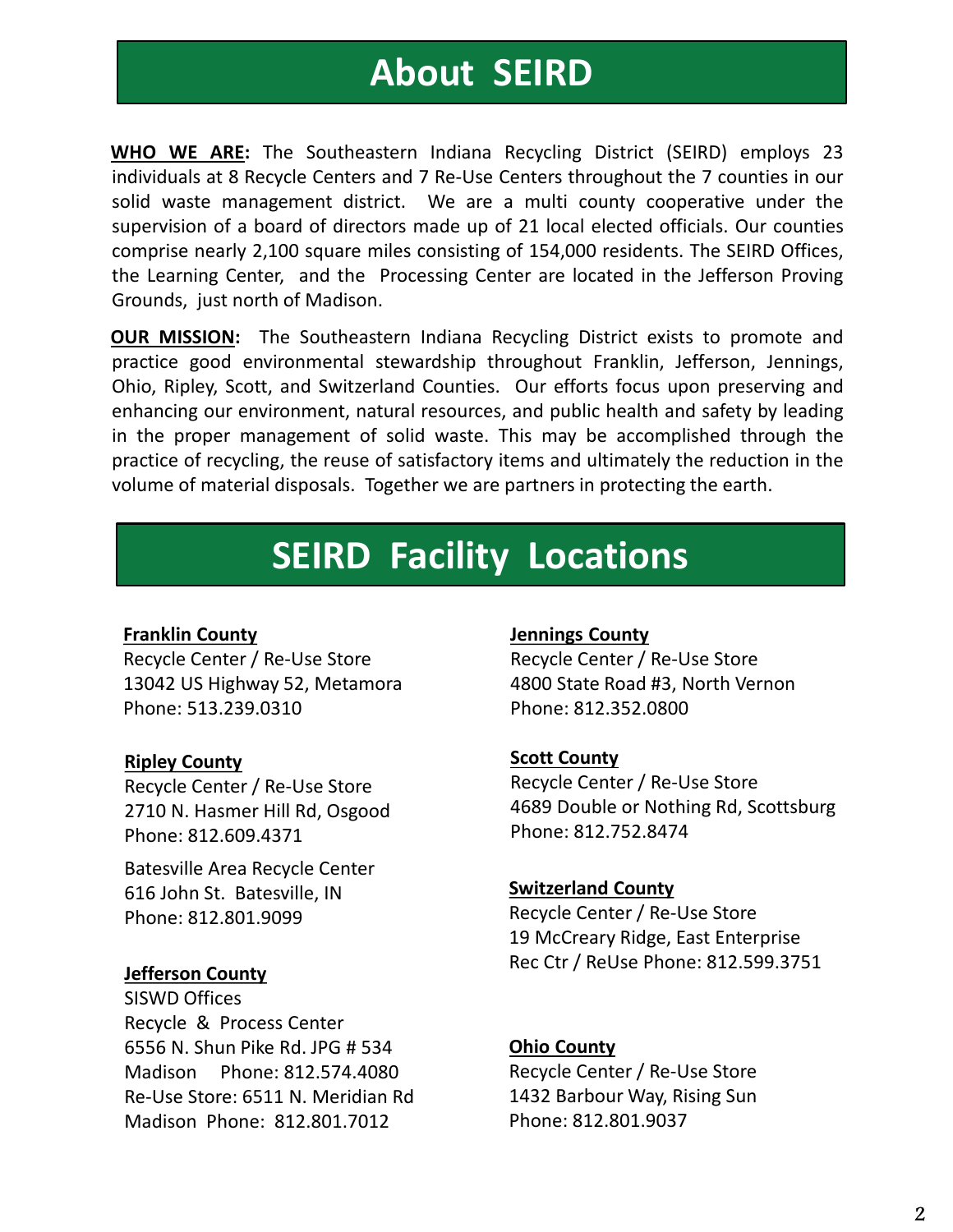# 2021 Board of Directors

Franklin County Tom Linkel, Cty Comm.

Ohio County Todd Walton, Cty Comm. Myron Dennis, Cty Council

Jefferson County David Bramer, Cty Comm. Pam Crozier, Cty Council

Jennings County

Matt Sporleder, Cty Comm. Mike Gerth, Cty Council Jerry Lamb, City Council

#### Ripley County

Mark Horstman, Cty Comm. David Tebbing, Cty Council Mike Bettice, Batesville Mayor

#### Scott County

John Lizenby, Cty Comm. Diana Mullins, Cty Council.

Switzerland County James Peters, Cty Comm.

Lance Collier, Cty Council

SEIRD Attorney Neil Comer

## Current SEIRD Personnel

Executive Director Aaron Bell

Asst. Director / Controller Christy Duvall

Operations Assistant Sheila Walton Emily Wolf

Process Center Supervisor Rick Hubbard

Process Center Operators Harley Orr Larry Meador James Leininger

Batesville David Williams Anthony Forthofer

Franklin County

Carolyn Humphrey

Jefferson County

Jennings County Shari Dickey Diane Reese Belinda Williams Scott County Betty Glass

Ohio County Betty Cosby

Pam Durbin Brenda Simmers Ripley County James Newhart Sandy Hollowell

Switzerland County Bob Griswold Martha Taylor Brenda Riley

# SEIRD Citizens Advisory Committee

Paula Rasnick, Ripley Steve Plasse, Scott

Marty Mullin, Franklin Stephanie Hellmann, Jefferson Sara Hare, Jefferson Mildred Martin, Ohio Sharon Hansel, Switzerland Jared Rogers, Ripley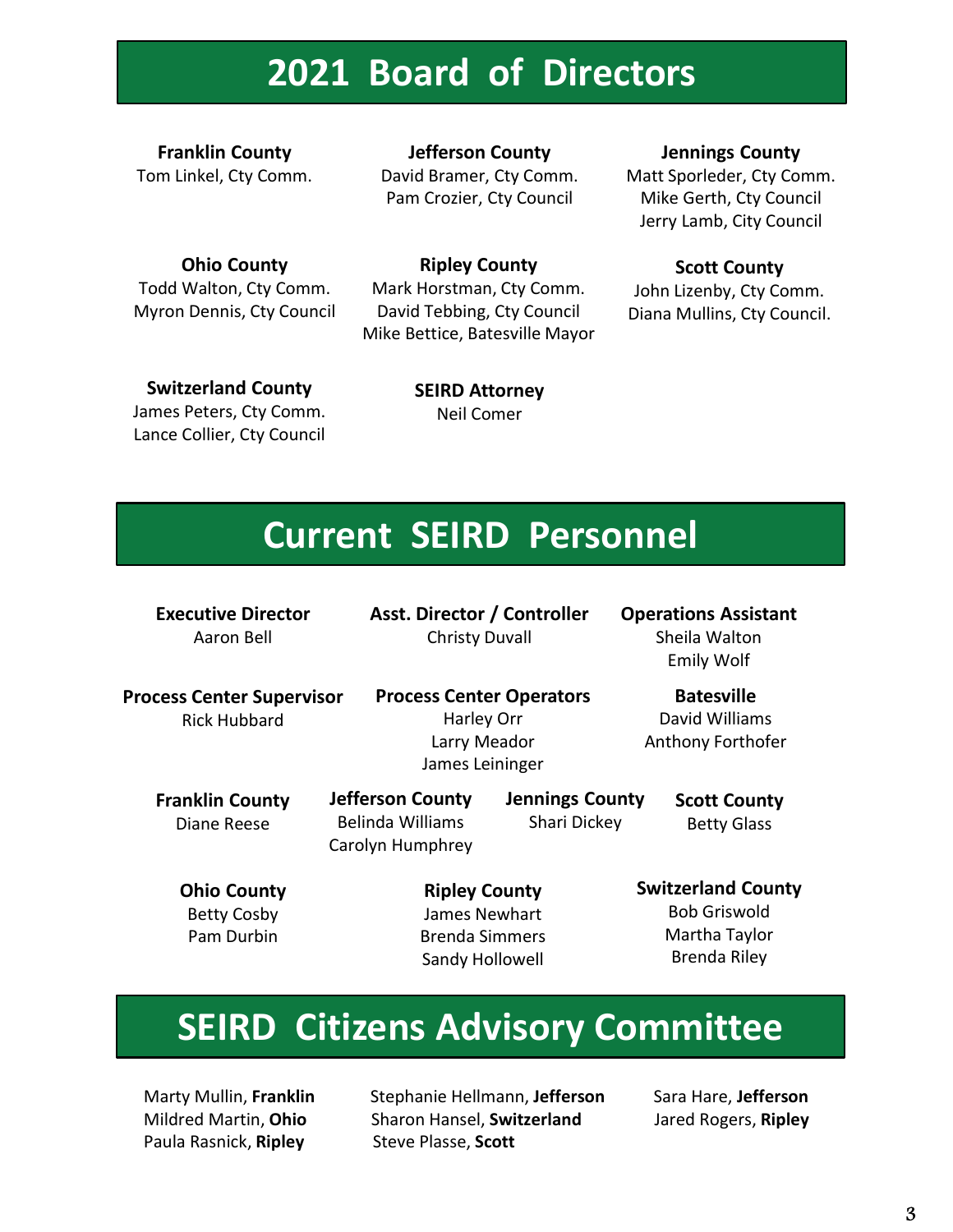# Programs & Services Overview **Programs & Services Overview**<br>
• Staffs and maintains 8 Recycle Centers in the district<br>
• Collects recyclables at 65 schools weekly<br>
• Provides / assists in 13 stellite recycling locations<br>
• Assists area businesses in

#### RECYCLING

- Staffs and maintains 8 Recycle Centers in the district
- Collects recyclables at 65 schools weekly
- Provides / assists in 13 satellite recycling locations
- Assists area businesses in their recycling efforts

#### EDUCATION

- Provides presentations for schools throughout the 7 county district
- Provides presentations for various local community groups in the district
- Educational opportunities through media outlets
- Annual Scholarship Program for high school seniors in 7 county district
- 
- 

#### RE-USE STORES

- Staffs and manages 7 Re-Use Stores throughout the district
- Re-Use stores regularly host over 60,000 visitors annually
- Excellent recycling opportunity

#### DIFFICULT DISPOSALS

- Tires
- Motor Oil & Filters; Antifreeze
- HHW (chemicals; oil based paints / stains; mercury items; cleaners; etc.)
- Freon Bearing / Refrigerant Units
- Electronic Waste
- Pharmaceutical Waste

#### GRANT PROGRAMS

- Recycling grants provided to the 10 communities offering curbside recycling
- Recycling grants provided for counties offering satellite recycling opportunities

#### COUNTY ASSISTANCE

- SEIRD prepares trash/recycling bids & contracts for district cities, towns, counties
- SEIRD assists counties in maintaining environmental compliance standards
- SEIRD partners with its counties in Disaster Debris Management
- SEIRD works with / supports area chambers, safety programs, local events, etc.
- SEIRD prepares community curbside recycling calendars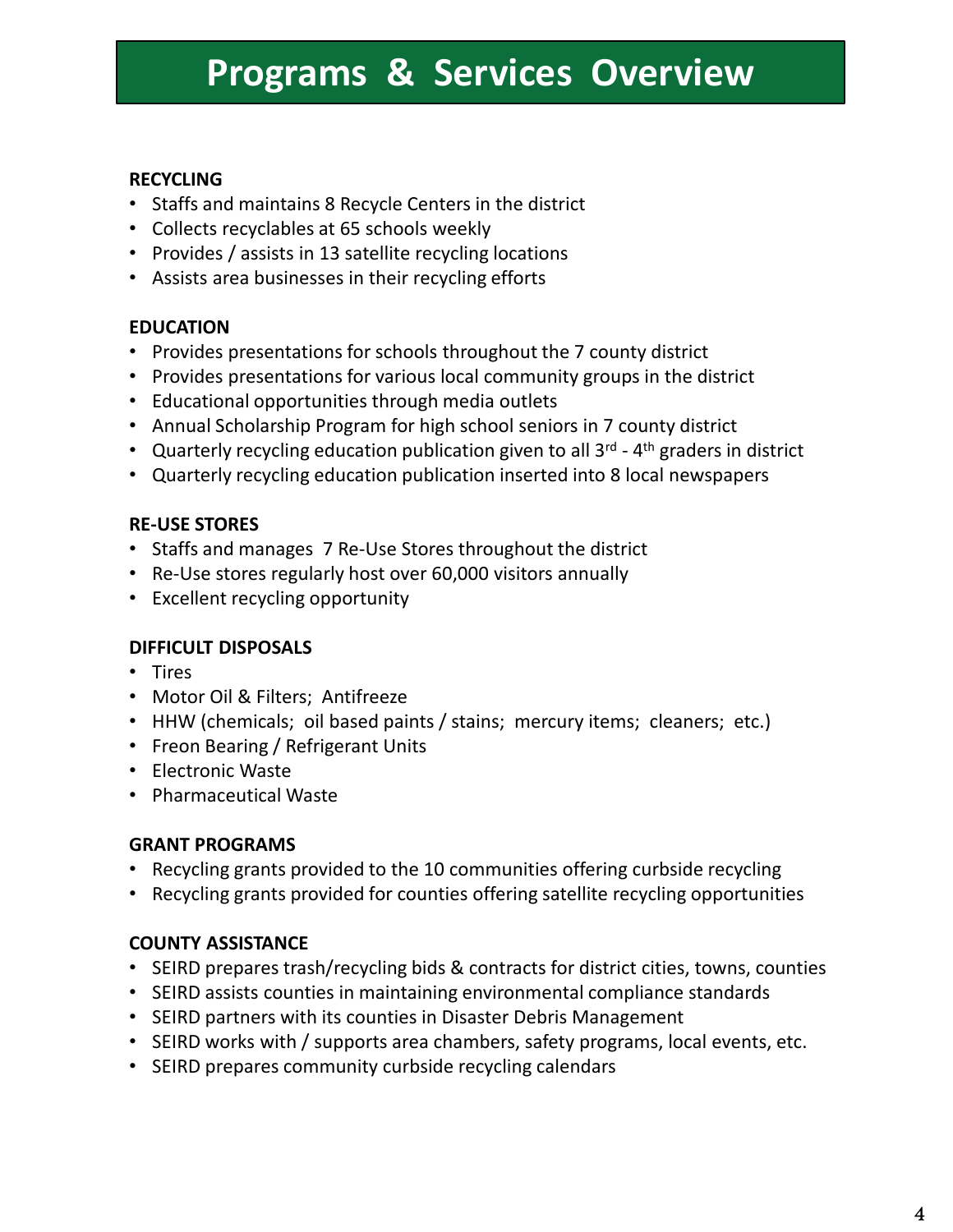# Standard Recyclables by County

Volumes reflect ONLY materials collected at county recycling drop off centers.

|                      |         | <i>volumes renect ONLY materials cohected at county recycling drop on ce.</i> |         |                      |
|----------------------|---------|-------------------------------------------------------------------------------|---------|----------------------|
| <b>FRANKLIN</b>      |         | <b>OHIO</b>                                                                   |         | <b>SC</b>            |
| Recyclables          | Lbs.    | Recyclables                                                                   | Lbs.    | Recyclables          |
| Aluminum Cans        | 838     | Aluminum Cans                                                                 | 140     | Aluminum Car         |
| Mixed Fiber          | 57,996  | Mixed Fiber                                                                   | 17,399  | Mixed Fiber          |
| <b>Plastics</b>      | 6,537   | <b>Plastics</b>                                                               | 817     | <b>Plastics</b>      |
| Clothing             | 43,296  | Clothing                                                                      | 4,920   | Clothing             |
| Glass                | 5,228   | Glass                                                                         | 1,046   | Glass                |
| <b>Steel Cans</b>    | 4,567   | <b>Steel Cans</b>                                                             | 1,370   | <b>Steel Cans</b>    |
| Corr. Cardboard      | 51,715  | Corr. Cardboard                                                               | 14,776  | Corr. Cardboa        |
| Plastic Bags         | 1,977   | Plastic Bags                                                                  | 424     | Plastic Bags         |
| Recycled (lbs.)      | 172,154 | Recycled (lbs.)                                                               | 40,892  | <b>Recycled (lbs</b> |
|                      |         |                                                                               |         |                      |
| <b>JEFFERSON</b>     |         | <b>BATESVILLE</b>                                                             |         | <b>SWITZ</b>         |
| Recyclables          | Lbs.    | Recyclables                                                                   | Lbs.    | Recyclables          |
| <b>Aluminum Cans</b> | 176     | Aluminum Cans                                                                 | 368     | Aluminum Car         |
| Mixed Fiber          | 104,393 | <b>Mixed Fiber</b>                                                            | 75,395  | Mixed Fiber          |
| <b>Plastics</b>      | 1,634   | <b>Plastics</b>                                                               | 16,342  | <b>Plastics</b>      |
| Clothing             | 1,968   | Clothing                                                                      | 0       | Clothing             |
| Glass                | 3,137   | Glass                                                                         | 8,365   | Glass                |
| <b>Steel Cans</b>    | 7,308   | <b>Steel Cans</b>                                                             | 6,395   | <b>Steel Cans</b>    |
| Corr. Cardboard      | 288,128 | Corr. Cardboard                                                               | 36,940  | Corr. Cardboa        |
| Plastic Bags         | 2,400   | Plastic Bags                                                                  | 1,271   | Plastic Bags         |
| Recycled (lbs.)      | 409,144 | Recycled (lbs.)                                                               | 145,076 | <b>Recycled (lbs</b> |
|                      |         |                                                                               |         |                      |
| <b>JENNINGS</b>      |         | <b>RIPLEY</b>                                                                 |         | <b>SE</b>            |
| Recyclables          | Lbs.    | Recyclables                                                                   | Lbs.    | <b>Recyclables</b>   |
| Aluminum Cans        | 2,477   | Aluminum Cans                                                                 | 1,610   | <b>Aluminum Car</b>  |
| Mixed Fiber          | 185,588 | Mixed Fiber                                                                   | 63,796  | <b>Mixed Fiber</b>   |
| <b>Plastics</b>      | 147,162 | <b>Plastics</b>                                                               | 8,171   | <b>Plastics</b>      |
| Clothing             | 2,952   | Clothing                                                                      | 41,328  | Clothing             |
| Glass                | 96,575  | Glass                                                                         | 10,345  | <b>Glass</b>         |
| <b>Steel Cans</b>    | 22,994  | <b>Steel Cans</b>                                                             | 3,197   | <b>Steel Cans</b>    |
| Corr. Cardboard      | 162,534 | Corr. Cardboard                                                               | 88,655  | Corr. Cardboa        |
| Plastic Bags         | 2,683   | Plastic Bags                                                                  | 2,683   | <b>Plastic Bags</b>  |
| Recycled (lbs.)      | 622,965 | Recycled (lbs.)                                                               | 219,785 | <b>Recycled (lbs</b> |

|                      |                 | 2021 Recycling Report                                                                                              |               |                    |
|----------------------|-----------------|--------------------------------------------------------------------------------------------------------------------|---------------|--------------------|
|                      |                 | <b>Standard Recyclables by County</b><br>Volumes reflect ONLY materials collected at county recycling drop off cel |               |                    |
| <b>FRANKLIN</b>      |                 | <b>OHIO</b>                                                                                                        |               | <b>SC</b>          |
| Recyclables          | Lbs.            | Recyclables                                                                                                        | Lbs.          | Recyclables        |
|                      |                 | Aluminum Cans                                                                                                      | 140           | Aluminum Car       |
| <b>Aluminum Cans</b> | 838             |                                                                                                                    |               |                    |
| <b>Mixed Fiber</b>   | 57,996          | <b>Mixed Fiber</b>                                                                                                 | 17,399        | <b>Mixed Fiber</b> |
| <b>Plastics</b>      | 6,537           | <b>Plastics</b>                                                                                                    | 817           | <b>Plastics</b>    |
| Clothing             | 43,296          | Clothing                                                                                                           | 4,920         | Clothing           |
| Glass                |                 | Glass                                                                                                              |               | Glass              |
| <b>Steel Cans</b>    | 5,228<br>4,567  | <b>Steel Cans</b>                                                                                                  | 1,046         | <b>Steel Cans</b>  |
| Corr. Cardboard      |                 | Corr. Cardboard                                                                                                    | 1,370         | Corr. Cardboa      |
| Plastic Bags         | 51,715<br>1,977 | Plastic Bags                                                                                                       | 14,776<br>424 | Plastic Bags       |

| <b>JEFFERSON</b>  |         | <b>BATESVILLE</b> |         | <b>SWITZERLAND</b> |        |
|-------------------|---------|-------------------|---------|--------------------|--------|
| Recyclables       | Lbs.    | Recyclables       | Lbs.    | Recyclables        | Lbs.   |
| Aluminum Cans     | 176     | Aluminum Cans     | 368     | Aluminum Cans      | 493    |
| Mixed Fiber       | 104,393 | Mixed Fiber       | 75,395  | <b>Mixed Fiber</b> | 34,798 |
| <b>Plastics</b>   | 1,634   | <b>Plastics</b>   | 16,342  | <b>Plastics</b>    | 1,634  |
| Clothing          | 1,968   | Clothing          |         | Clothing           | 1,968  |
| Glass             | 3,137   | Glass             | 8,365   | Glass              | 3,137  |
| <b>Steel Cans</b> | 7,308   | <b>Steel Cans</b> | 6,395   | <b>Steel Cans</b>  | 2,284  |
| Corr. Cardboard   | 288,128 | Corr. Cardboard   | 36,940  | Corr. Cardboard    | 36,940 |
| Plastic Bags      | 2,400   | Plastic Bags      | 1,271   | Plastic Bags       | 706    |
| Recycled (lbs.)   | 409,144 | Recycled (lbs.)   | 145,076 | Recycled (lbs.)    | 81,960 |

| <b>JENNINGS</b>    |         | <b>RIPLEY</b>      |         | <b>SEIRI</b>           |
|--------------------|---------|--------------------|---------|------------------------|
| Recyclables        | Lbs.    | Recyclables        | Lbs.    | <b>Recyclables</b>     |
| Aluminum Cans      | 2,477   | Aluminum Cans      | 1,610   | <b>Aluminum Cans</b>   |
| <b>Mixed Fiber</b> | 185,588 | <b>Mixed Fiber</b> | 63,796  | <b>Mixed Fiber</b>     |
| <b>Plastics</b>    | 147,162 | <b>Plastics</b>    | 8,171   | <b>Plastics</b>        |
| Clothing           | 2,952   | Clothing           | 41,328  | <b>Clothing</b>        |
| Glass              | 96,575  | Glass              | 10,345  | <b>Glass</b>           |
| <b>Steel Cans</b>  | 22,994  | <b>Steel Cans</b>  | 3,197   | <b>Steel Cans</b>      |
| Corr. Cardboard    | 162,534 | Corr. Cardboard    | 88,655  | Corr. Cardboard        |
| Plastic Bags       | 2,683   | Plastic Bags       | 2,683   | <b>Plastic Bags</b>    |
| Recycled (lbs.)    | 622,965 | Recycled (lbs.)    | 219,785 | <b>Recycled (lbs.)</b> |

| <b>Recycling Report</b> |         |                                                          |         |
|-------------------------|---------|----------------------------------------------------------|---------|
|                         |         |                                                          |         |
|                         |         |                                                          |         |
| Recyclables by County   |         |                                                          |         |
|                         |         |                                                          |         |
|                         |         | aterials collected at county recycling drop off centers. |         |
|                         |         |                                                          |         |
| <b>OHIO</b>             |         | <b>SCOTT</b>                                             |         |
| Recyclables             | Lbs.    | Recyclables                                              | Lbs.    |
| Aluminum Cans           | 140     | Aluminum Cans                                            | 1,257   |
| <b>Mixed Fiber</b>      | 17,399  | Mixed Fiber                                              | 69,595  |
| <b>Plastics</b>         | 817     | <b>Plastics</b>                                          | 4,903   |
| Clothing                | 4,920   | Clothing                                                 | 1,968   |
| Glass                   | 1,046   | Glass                                                    | 2,614   |
| <b>Steel Cans</b>       | 1,370   | <b>Steel Cans</b>                                        | 5,024   |
| Corr. Cardboard         | 14,776  | Corr. Cardboard                                          | 81,267  |
| Plastic Bags            | 424     | Plastic Bags                                             | 1,977   |
| Recycled (lbs.)         | 40,892  | Recycled (lbs.)                                          | 168,605 |
|                         |         |                                                          |         |
| <b>BATESVILLE</b>       |         | <b>SWITZERLAND</b>                                       |         |
| Recyclables             | Lbs.    | Recyclables                                              | Lbs.    |
| Aluminum Cans           | 368     | Aluminum Cans                                            | 493     |
| Mixed Fiber             | 75,395  | Mixed Fiber                                              | 34,798  |
| <b>Plastics</b>         | 16,342  | <b>Plastics</b>                                          | 1,634   |
| Clothing                | 0       | Clothing                                                 | 1,968   |
| Glass                   | 8,365   | Glass                                                    | 3,137   |
| <b>Steel Cans</b>       | 6,395   | <b>Steel Cans</b>                                        | 2,284   |
| Corr. Cardboard         | 36,940  | Corr. Cardboard                                          | 36,940  |
| Plastic Bags            | 1,271   | Plastic Bags                                             | 706     |
| Recycled (lbs.)         | 145,076 | Recycled (lbs.)                                          | 81,960  |
|                         |         |                                                          |         |
| <b>RIPLEY</b>           |         | <b>SEIRD</b>                                             |         |
| Recyclables             | Lbs.    | <b>Recyclables</b>                                       | Lbs.    |
| Aluminum Cans           | 1,610   | <b>Aluminum Cans</b>                                     | 7,359   |
| Mixed Fiber             | 63,796  | <b>Mixed Fiber</b>                                       | 608,960 |
| Plastics                | 8,171   | <b>Plastics</b>                                          | 187,200 |

| <b>RIPLEY</b>     |         | <b>SEIRD</b>           |           |
|-------------------|---------|------------------------|-----------|
| Recyclables       | Lbs.    | <b>Recyclables</b>     | Lbs.      |
| Aluminum Cans     | 1,610   | <b>Aluminum Cans</b>   | 7,359     |
| Mixed Fiber       | 63,796  | <b>Mixed Fiber</b>     | 608,960   |
| <b>Plastics</b>   | 8,171   | <b>Plastics</b>        | 187,200   |
| Clothing          | 41,328  | <b>Clothing</b>        | 98,400    |
| <b>Glass</b>      | 10,345  | <b>Glass</b>           | 130,447   |
| <b>Steel Cans</b> | 3,197   | <b>Steel Cans</b>      | 53,139    |
| Corr. Cardboard   | 88,655  | Corr. Cardboard        | 760,955   |
| Plastic Bags      | 2,683   | <b>Plastic Bags</b>    | 14,120    |
| Recycled (lbs.)   | 219,785 | <b>Recycled (lbs.)</b> | 1,860,580 |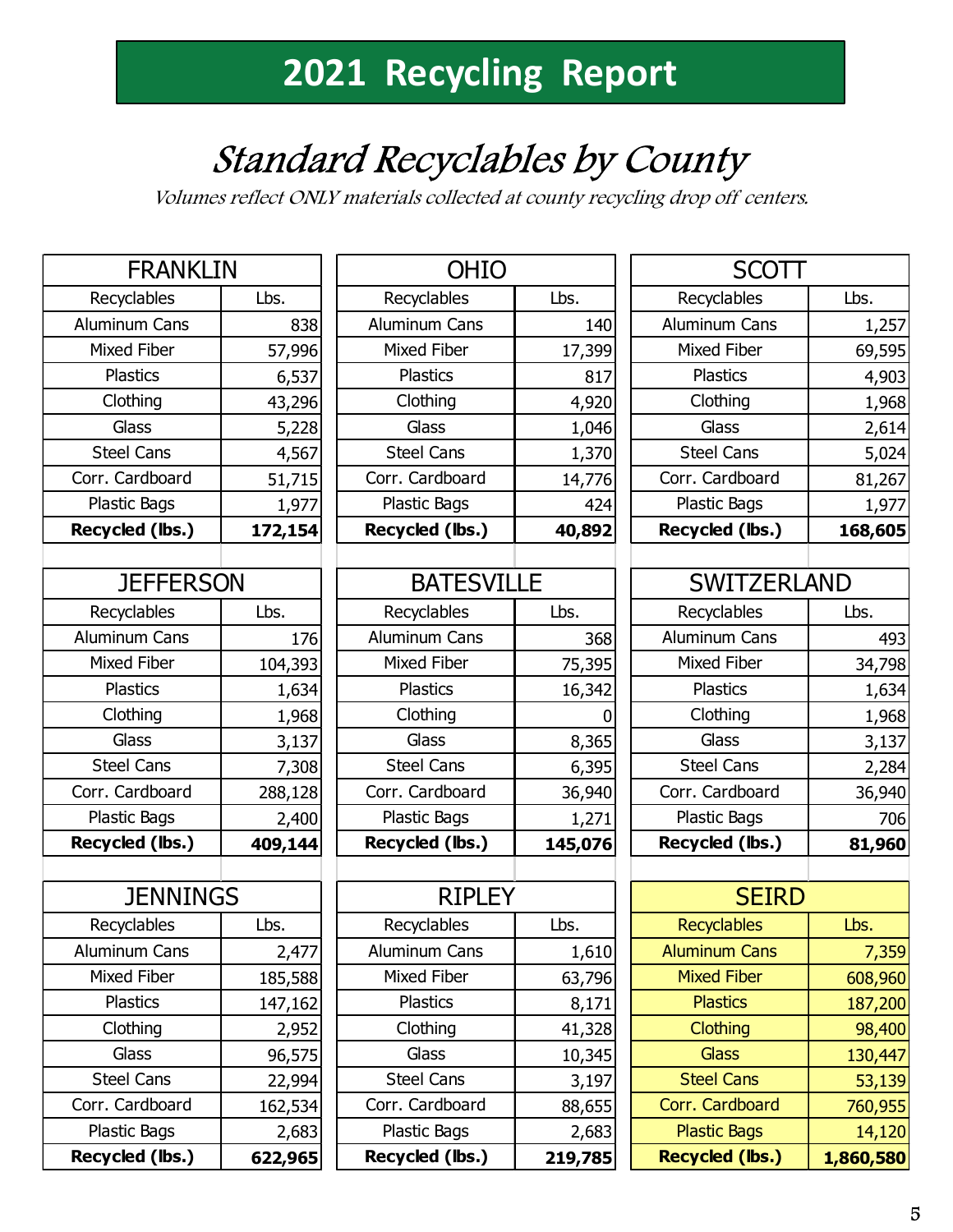# 2021 Recycling Report

# Non-Standard Recycling Volumes<br>Recycling Volumes

|                                                 |                                   | <b>2021 Recycling Report</b>                       |           |
|-------------------------------------------------|-----------------------------------|----------------------------------------------------|-----------|
|                                                 | <b>RECYCLING VOLUMES</b>          |                                                    |           |
|                                                 | NON-STANDARD RECYCLABLES (in lbs) |                                                    | 2021      |
| <b>Tires Recycled</b>                           |                                   |                                                    | 286,562   |
| <b>Batteries Recycled</b>                       |                                   |                                                    | 11,906    |
| Refrigerant Appliances Recycled                 |                                   |                                                    | 77,250    |
| <b>Electronics Recycled</b>                     |                                   |                                                    | 186,756   |
| Antifreeze Recycled                             |                                   |                                                    | 5,673     |
| Household Hazardous Waste/Mercury Disposed      |                                   |                                                    | 16,089    |
| <b>Used Oil Filters Recycled</b>                |                                   |                                                    | 3,589     |
| <b>Used Oil Recycled</b>                        |                                   |                                                    | 57,428    |
| Pharmaceuticals                                 |                                   |                                                    | 4,932     |
| Scrap Metal                                     |                                   |                                                    | 382,908   |
| <b>TOTAL</b>                                    |                                   |                                                    | 1,033,093 |
| <b>Curbside Recycling</b><br>Co-Mingled Volumes |                                   | <b>Residential Recycling</b><br>Co-Mingled Volumes |           |
| Location                                        | 2021                              |                                                    |           |
| Austin                                          | 16,000                            | Location                                           | 2021      |
| <b>Batesville</b>                               |                                   | Cedar Grove                                        | 53,480    |
|                                                 | 1,081,800                         | Jefferson County                                   | 1,232,320 |
| <b>Brookville</b>                               | 205,540                           | Moorefield                                         | 28,260    |
| Hanover                                         | 163,520                           | Oldenburg                                          | 52,820    |
| Madison                                         | 1,276,000                         | Patriot                                            | 19,460    |
| Milan                                           | 151,920                           | Scipio                                             | 63,240    |
| <b>Rising Sun</b>                               | 195,780                           | $C$ cott $C$ ountu                                 | N/I       |

| <b>Curbside Recycling</b><br>Co-Mingled Volumes |      | Residential Recycling<br>Co-Mingled Volumes |      |  |
|-------------------------------------------------|------|---------------------------------------------|------|--|
| Location                                        | 2021 | Location                                    | 2021 |  |

| Volume in Lbs.    | 3,348,640 |
|-------------------|-----------|
| Vevay             | 124,300   |
| Sunman            | 133,780   |
| Scottsburg        |           |
| <b>Rising Sun</b> | 195,780   |
| Milan             | 151,920   |
| Madison           | 1,276,000 |
| Hanover           | 163,520   |
| <b>Brookville</b> | 205,540   |
| <b>Batesville</b> | 1,081,800 |
| Austin            | 16,000    |
| .vuuvil           |           |

# Curbside Recycling Residential Recycling

| noid Hazardous waste/mercury Disposed: |           |                              | <b>10,099</b> |
|----------------------------------------|-----------|------------------------------|---------------|
| Oil Filters Recycled                   |           |                              | 3,589         |
| Oil Recycled                           |           |                              | 57,428        |
| aceuticals                             |           |                              | 4,932         |
| Metal                                  |           |                              | 382,908       |
| <b>IL</b>                              |           |                              | 1,033,093     |
|                                        |           |                              |               |
|                                        |           |                              |               |
| <i>Curbside Recycling</i>              |           | <b>Residential Recycling</b> |               |
| o-Mingled Volumes                      |           | Co-Mingled Volumes           |               |
| Location                               | 2021      | Location                     | 2021          |
| Austin                                 | 16,000    | Cedar Grove                  | 53,480        |
| <b>Batesville</b>                      | 1,081,800 | Jefferson County             | 1,232,320     |
| <b>Brookville</b>                      | 205,540   | Moorefield                   | 28,260        |
| Hanover                                | 163,520   | Oldenburg                    | 52,820        |
| Madison                                | 1,276,000 | Patriot                      | 19,460        |
| Milan                                  | 151,920   | Scipio                       | 63,240        |
| <b>Rising Sun</b>                      | 195,780   | <b>Scott County</b>          | N/A           |
| Scottsburg                             | 0         | Versailles                   |               |
| Sunman                                 | 133,780   |                              | 33,800        |
| Vevay                                  | 124,300   | <b>Volume in Lbs.</b>        | 1,483,380     |
| Volume in Lbs.                         | 3,348,640 |                              |               |
|                                        |           |                              |               |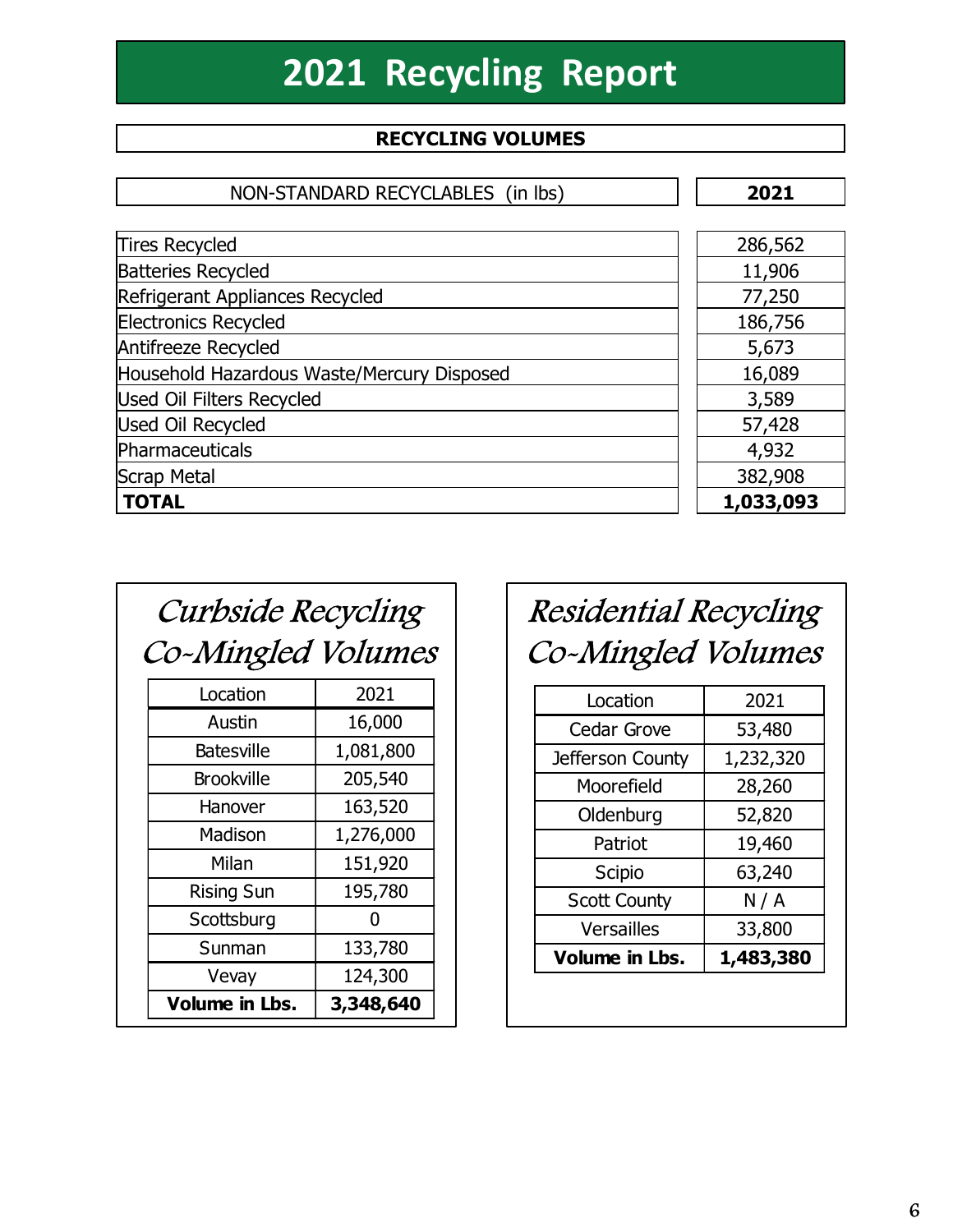# 2021 Looking Back

The recycling data that SEIRD annually collects typically reveals a great deal about human activities and reactions, trends in manufacturing and industry, and economic conditions.

- $\triangleright$  The much increased market price of steel led residents to begin "scrapping" again and, as a result, our aluminum can and scrap metal volumes decreased dramatically (27%) in 2021.
- $\triangleright$  Vehicular use rebounded in 2021 as is evident by the increase in automotive related products that we received for recycling. Expect these volumes to drop considerably in 2022.
- $\triangleright$  Plastic and glass bottle volumes both realized a significant decrease (possibly this reflects the difficulty that bottlers and distributors have had in acquiring materials).
- $\triangleright$  The manufacturing world continues to make great strides in their effort to make everything lighter and smaller. This is reflected in the considerable drop in (weight) volumes of both refrigerant bearing items and electronics (particularly televisions).
- $\triangleright$  Corrugated Cardboard volume reflected a 36% increase in volume. Not a surprise given the huge increase in online shopping.
- $\triangleright$  Curbside recycling realized a 4% drop, reflecting one community that discontinued the program. Residential Recycling Container volumes dropped only slightly.
- Overall recycling in the district was 7,725,693 pounds, down 3% from 2020.

# 2022 Looking Ahead

- $\triangleright$  Observation indicates that continued diligence in education and promotion has improved the illegal dumping and contamination issues in our region. Our efforts to correct this ongoing problem will certainly continue.
- $\triangleright$  The much requested SEIRD shred program will become available to district residents this summer.
- $\triangleright$  SEIRD's very popular Difficult Disposal Program (amnesty opportunities) are once again available from April through August:
- April Household Hazardous Waste Disposal May Used Tire Disposal June Electronics Disposal **2022 Looking Ahead**<br>
Ervation indicates that continued diligence in education and promotion has<br>
illegal dumping and contamination issues in our region. Our efforts to corre<br>
oring problem will certainly continue.<br>
much r August Household Hazardous Waste Disposal
- $\triangleright$  Given the current economic crisis it is not likely that recycling numbers will increase in 2022. Less money for consumers to spend results in less material in need of recycling.